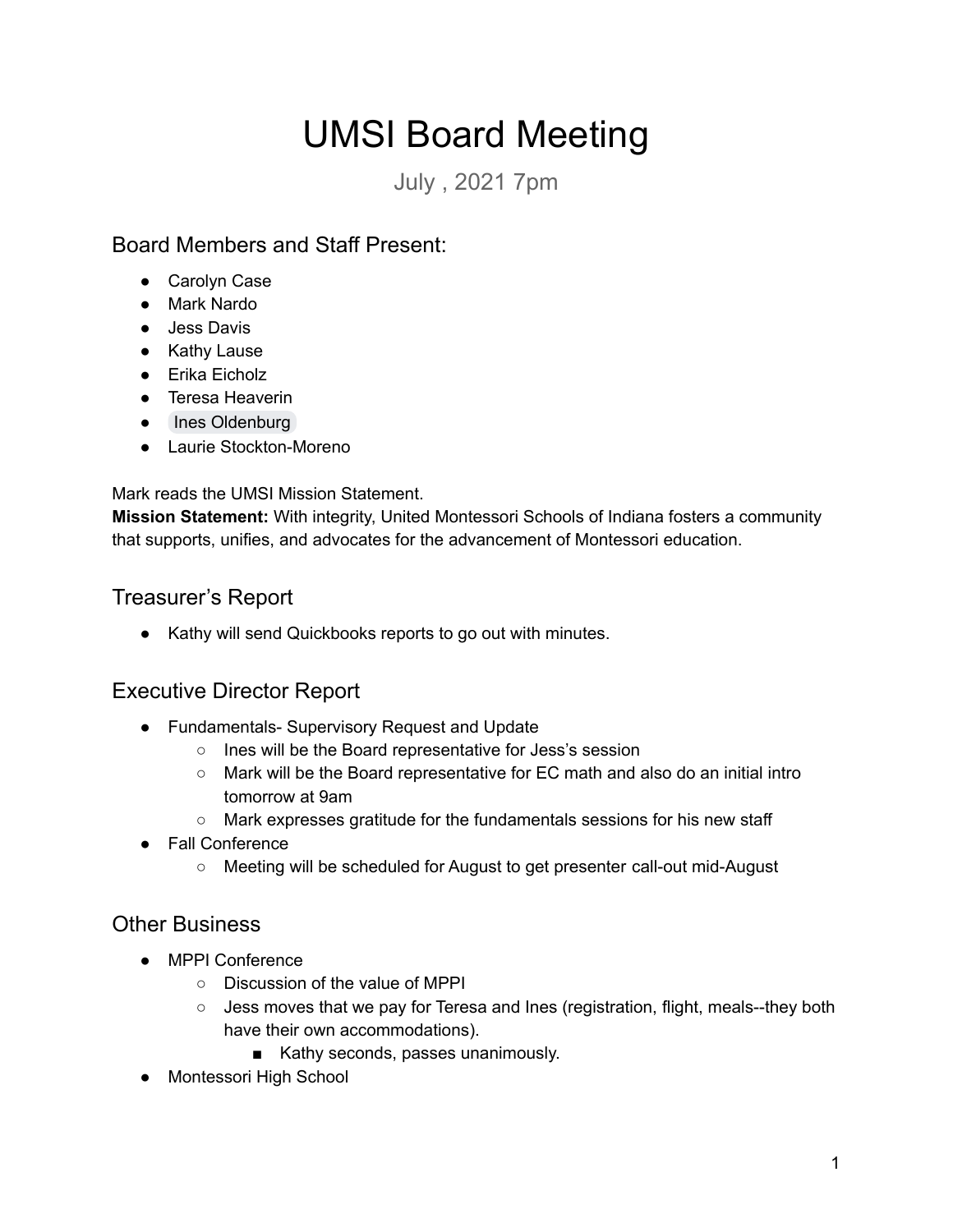- $\circ$  Erika discusses the need for a public Montessori high school in central Indiana and how UMSI could help spread the word and find a group of people interested in the project to help move it forward.
- We discuss the role of UMSI in supporting these types of projects, and Montessorians and alumni we think would be interested in volunteering.
	- Jess moves that UMSI advertise for volunteers for the project and connects candidates with Erika. Erika seconds. Passes unanimously.
		- Erika will follow up with Carolyn.
	- UMSI conference could potentially host a break-out session.
	- Mark and Kathy are interested in helping.

● Proposal from member Katie Gerdts:

Carolyn relayed Katie's message: It would be nice to have scheduled meet-ups with Montessori teachers in the surrounding area. We could possibly create groups based on areas of the state (Northeast, Central, Southern, etc. – or clusters of counties/cities) and have someone lead each group. Each group could be bylevel (Ex. 3-6 teachers). There could be a meet-up each month with a theme or central question.We could meet somewhere in public (Ex. Coffee shop, outdoor brewery, etc.) and have folks could collaborate and build relationships

- Katie has been leading the UMSI Social Justice book study.
- Jess suggests asking Katie if she's interested in hosting a one-time event to try it and gauge interest.
- Teresa mentions that the membership committee has discussed the benefit of a regular event to keep people connected. She mentions the challenge of asking people to travel, and the possibility of a virtual option.
	- Kathy mentions that these events are helpful for membership efforts, and wonders if Katie would be interested in joining the membership committee.
		- Mark suggests Teresa and Laurie (membership committee members) reach out to Katie about her proposal.

#### **Next BOD meetings: – Dates/Times**

*September 19, 2021 November 7, 2021 (if needed--note this is an atypical date) We will also meet as a board either during a session or after the fall conference when we can be together. January 23, 2022*

**Meeting adjourn –**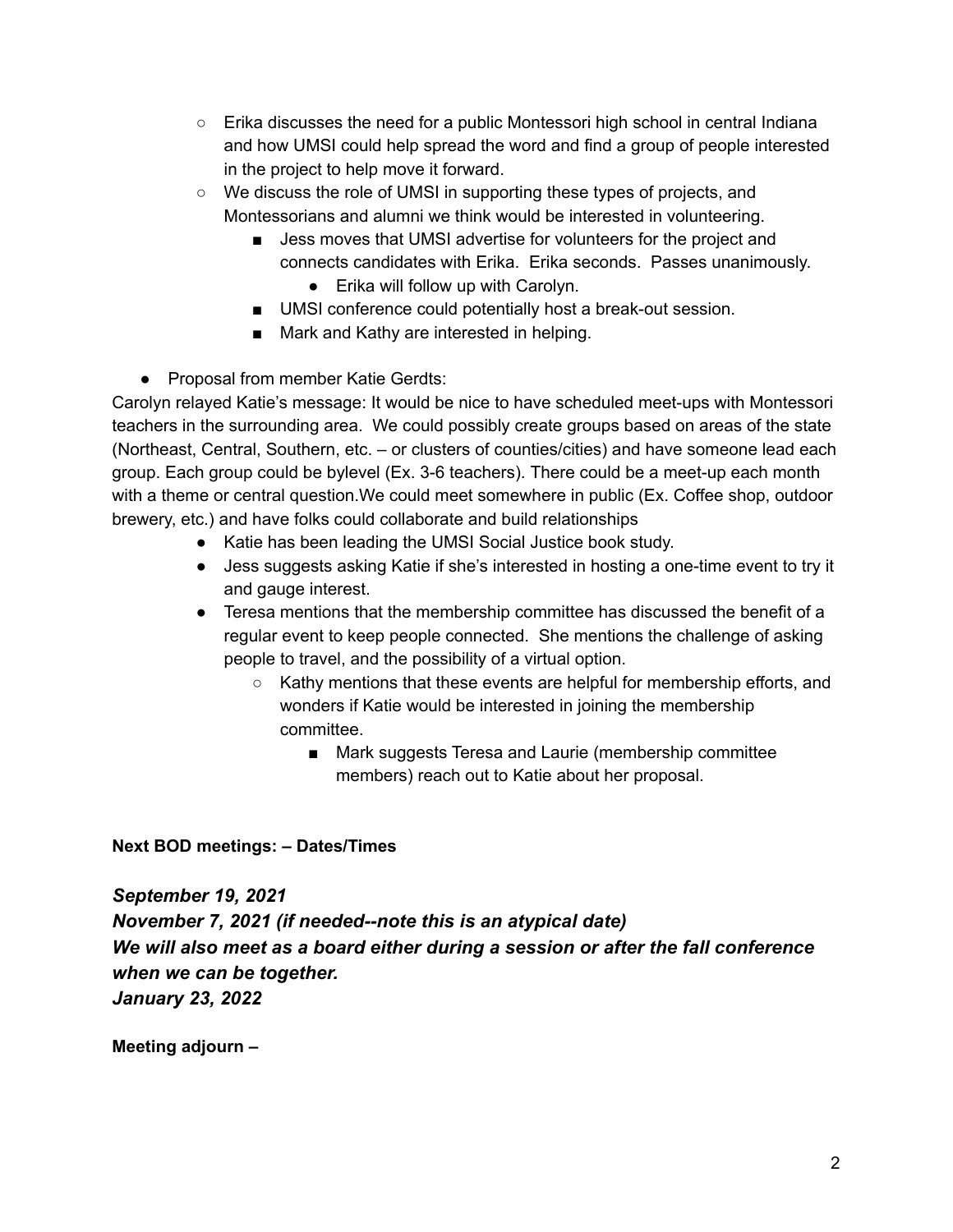# UNITED MONTESSORI SCHOOLS OF INDIANA

#### Balance Sheet

As of July 18, 2021

|                                     | <b>TOTAL</b>  |
|-------------------------------------|---------------|
| <b>ASSETS</b>                       |               |
| <b>Current Assets</b>               |               |
| <b>Bank Accounts</b>                |               |
| <b>BUSINESS CLASSIC (9905)</b>      | 6,069.19      |
| PayPal                              | $-941.88$     |
| Reimbursement                       | 107.63        |
| TOTAL BUS CHK (3296)                | 6,470.77      |
| <b>Total Bank Accounts</b>          | \$11,705.71   |
| <b>Other Current Assets</b>         |               |
| <b>Uncategorized Asset</b>          | $-6,202.63$   |
| <b>Total Other Current Assets</b>   | $$ -6,202.63$ |
| <b>Total Current Assets</b>         | \$5,503.08    |
| <b>TOTAL ASSETS</b>                 | \$5,503.08    |
| <b>LIABILITIES AND EQUITY</b>       |               |
| <b>Total Liabilities</b>            |               |
| Equity                              |               |
| Opening Balance Equity              | 28,748.03     |
| Owner's Pay & Personal Expenses     | $-44.34$      |
| <b>Retained Earnings</b>            | $-24,573.61$  |
| Net Income                          | 1,373.00      |
| <b>Total Equity</b>                 | \$5,503.08    |
| <b>TOTAL LIABILITIES AND EQUITY</b> | \$5,503.08    |